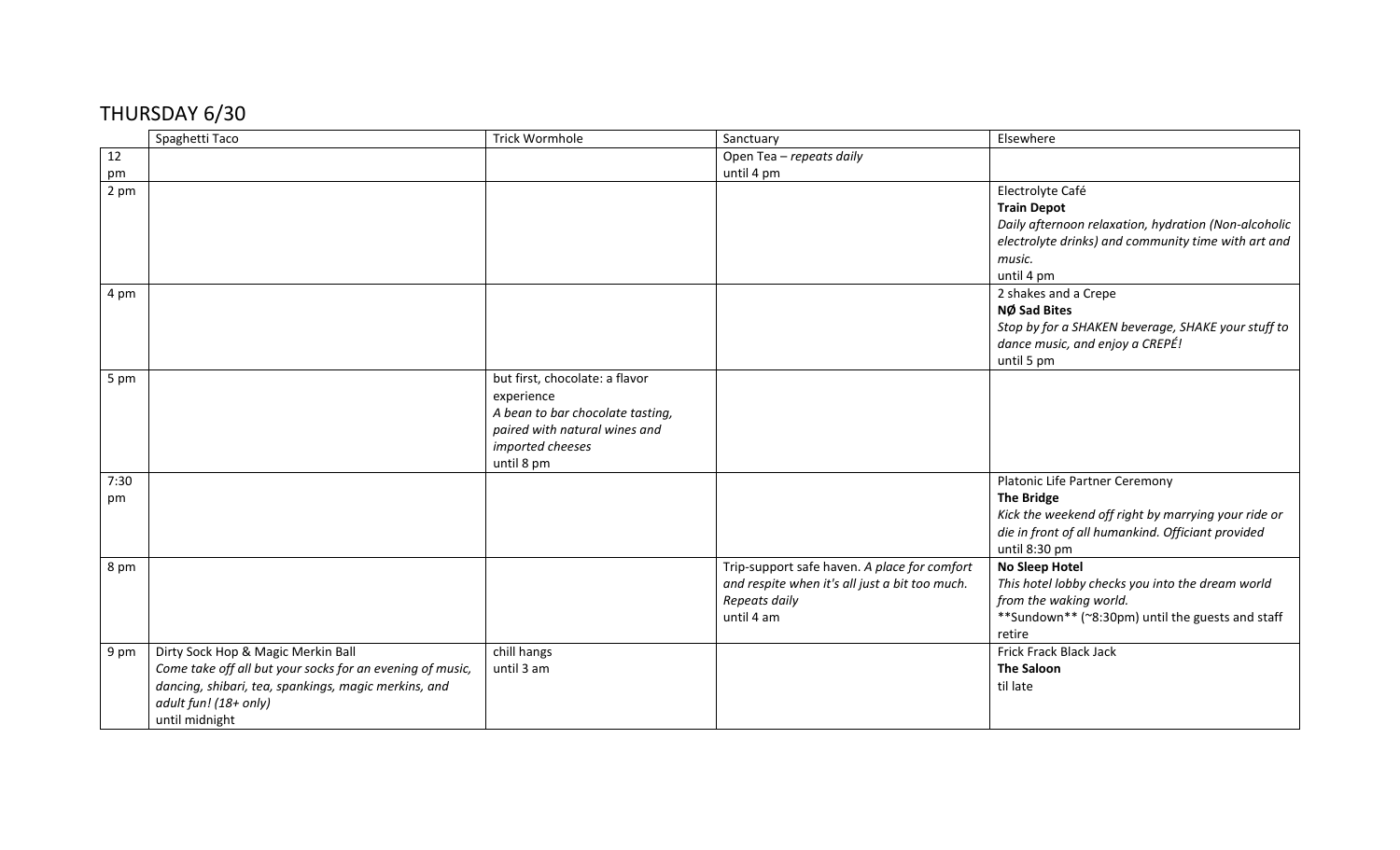|    | Spaghetti Taco | Trick Wormhole | Sanctuary | Elsewhere                                        |
|----|----------------|----------------|-----------|--------------------------------------------------|
| 10 |                |                |           | Electrolights                                    |
| pm |                |                |           | <b>Train Depot</b>                               |
|    |                |                |           | A light and music show for dancing, relaxing and |
|    |                |                |           | socializing.                                     |
|    |                |                |           | until 12 am                                      |

## FRIDAY 7/1

|                  | Spaghetti Taco/ Trick Wormhole | Center Camp/Arcadia                                                                      | Church of the Fucking Unicorns                                                                                                                                                                                          | YAAL/Train Depot                                                                                                                                                                                                                          | Elsewhere                              |
|------------------|--------------------------------|------------------------------------------------------------------------------------------|-------------------------------------------------------------------------------------------------------------------------------------------------------------------------------------------------------------------------|-------------------------------------------------------------------------------------------------------------------------------------------------------------------------------------------------------------------------------------------|----------------------------------------|
| 9 am             |                                | Shaken Not Stirred<br>Cold brew coffee bar<br>supplying Sunburners                       |                                                                                                                                                                                                                         |                                                                                                                                                                                                                                           |                                        |
|                  |                                | with their daily<br>caffeine fix. Cold brew                                              |                                                                                                                                                                                                                         |                                                                                                                                                                                                                                           |                                        |
|                  |                                | mixed drinks and chai.<br>until 12 pm                                                    |                                                                                                                                                                                                                         |                                                                                                                                                                                                                                           |                                        |
| 10 <sub>am</sub> |                                |                                                                                          |                                                                                                                                                                                                                         | Last Year<br><b>Train Depot</b><br>A celebration of radical participation at the<br>opening of "Last Year"! Fruit add ons, juices,<br>and champagne will be served. Bring a tasty<br>breakfast treat to add to the brunch!<br>until 11 am |                                        |
| 11 am            |                                |                                                                                          | Downward God<br>Come start off your Sunburn experience by<br>giving your body and mind the gift of yoga,<br>led by Diane. People are encouraged to bring<br>yoga mats, towels or blankets to stretch on.<br>until 12 pm |                                                                                                                                                                                                                                           |                                        |
| 12 pm            |                                | LNT Potluck and<br>Discussion<br>until 1:30 pm                                           |                                                                                                                                                                                                                         | <b>Movie Matinee</b><br><b>Train car at YAAL</b><br>Family friendly movie time in a shaded train<br>car. Bring a hammock and your own snacks!<br>until 4 pm                                                                               |                                        |
| 2 pm             |                                | Outfitya Fabulosa<br>A costume free for all!<br>Come update your<br>threads or collect a | Early Bird Bingo<br>It's back! And if there is one thing we've<br>learned around the retirement home, it's                                                                                                              | No Pool Party<br><b>Porch at Train Depot</b>                                                                                                                                                                                              | Electrolyte Café<br><b>Train Depot</b> |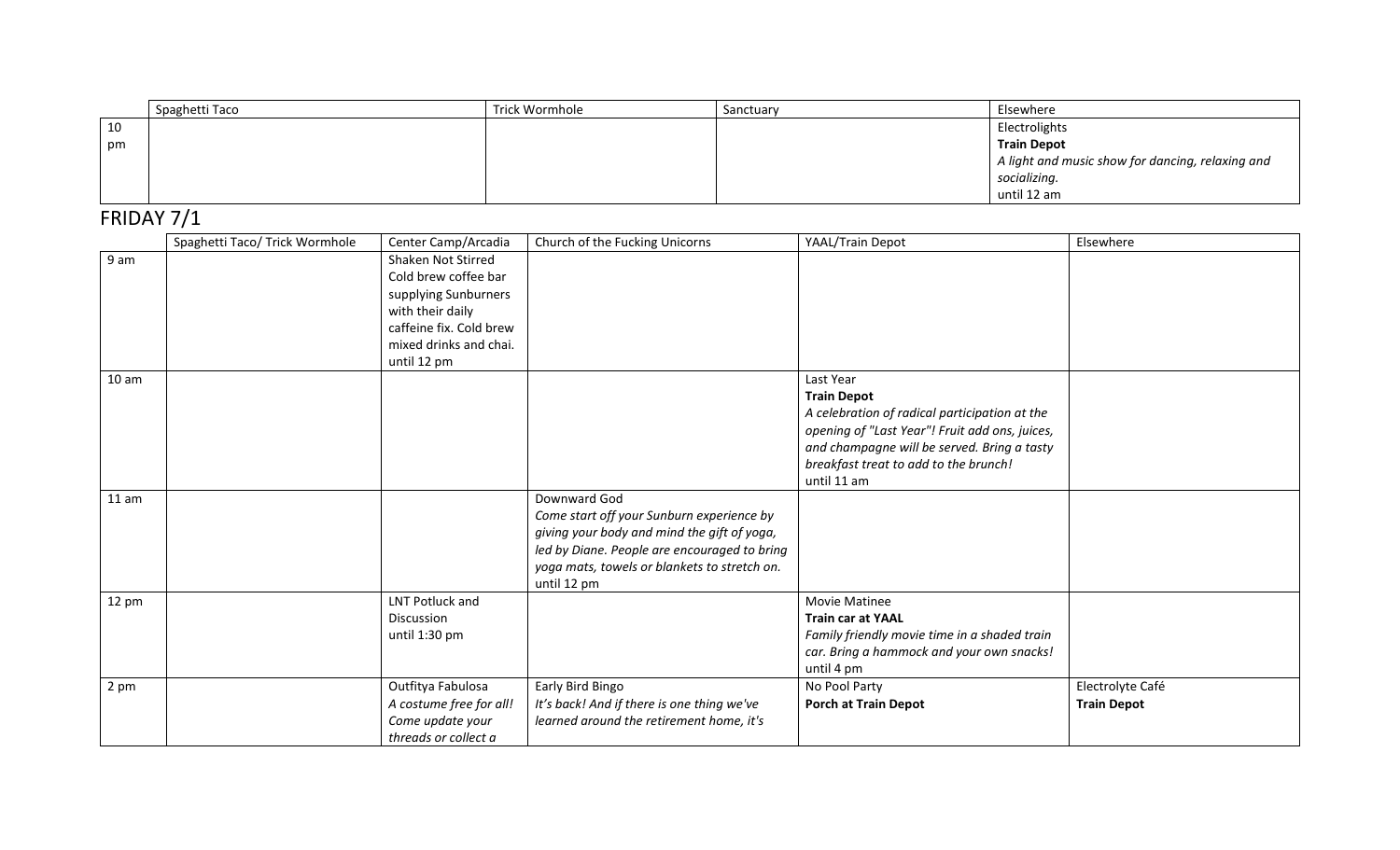|      | Spaghetti Taco/ Trick Wormhole                                                                                                                                                                                                                                     | Center Camp/Arcadia                                                                                                                                                    | Church of the Fucking Unicorns                                                                                                                                                                                                                                                                     | YAAL/Train Depot                                                                                                                                                                                                                                   | Elsewhere                                                                                                                                                                                                                                                                                                                   |
|------|--------------------------------------------------------------------------------------------------------------------------------------------------------------------------------------------------------------------------------------------------------------------|------------------------------------------------------------------------------------------------------------------------------------------------------------------------|----------------------------------------------------------------------------------------------------------------------------------------------------------------------------------------------------------------------------------------------------------------------------------------------------|----------------------------------------------------------------------------------------------------------------------------------------------------------------------------------------------------------------------------------------------------|-----------------------------------------------------------------------------------------------------------------------------------------------------------------------------------------------------------------------------------------------------------------------------------------------------------------------------|
|      |                                                                                                                                                                                                                                                                    | dream set for the<br>weekend, especially if<br>you're a n00b! Any<br>leftover clothes will be<br>moved to HOLE camp<br>for the remainder of<br>the Burn.<br>until 5 pm | that seniors are HORNY!! So put on your<br>Sunday best and wear your fanciest horn.<br>until 4 pm                                                                                                                                                                                                  | Join us to rage poolside without a pool. Pool-<br>themed attire & accoutrement encouraged.<br>No running or diving. NO POOLS ALLOWED.<br>until 4 pm                                                                                                | Daily afternoon relaxation, hydration<br>(Non-alcoholic electrolyte drinks) and<br>community time with art and music.<br>until 4 pm                                                                                                                                                                                         |
| 4 pm | Spaghetti Taco Fiesta<br>Eat a spaghetti taco at our annual<br>Spaghetti Taco Social! Wear a<br>sombrero (or get a spanking) for<br>cuts in line. Come for the tacos stay<br>for the chicken fighting. DJ set by<br><b>Brendangerous</b><br>**4:20 until 5:20 pm** |                                                                                                                                                                        |                                                                                                                                                                                                                                                                                                    |                                                                                                                                                                                                                                                    | Pap Smears and Pabst Beers<br><b>WTPA</b><br>We will be serving a Pap Smear (a<br>paloma with hibiscus infused tequila)<br>and Pabst Beer (will have NA options<br>as well) and offer information<br>regarding the importance of Pap<br>testing and how to decrease your risk<br>of cervical cancer.<br>**4:45 until 6 pm** |
| 5 pm |                                                                                                                                                                                                                                                                    |                                                                                                                                                                        |                                                                                                                                                                                                                                                                                                    | <b>SMASH LAB</b><br>@ Smash Lab Art Installation<br>Physical therapy in a whole new way. Smash<br>or get smashed, stash it or squash it. Post-<br>smash art therapy included. Check at YAAL if<br>access is closed during hours.<br>until midnight | PedEx<br><b>The Jail</b><br>It's a burner run post office! Everyone<br>is welcome to write letters and/or<br>help deliver mail!<br>until midnight<br><b>VICE Margarita Party</b><br><b>VICE Bus</b><br>The Friday meet and great for<br>everyone. VICE will host music, dance<br>and margaritas for all.                    |
| 6 pm |                                                                                                                                                                                                                                                                    |                                                                                                                                                                        | <b>Unicorn Horn Making</b><br>Do you want to get horny with The Fucking<br>Unicorns but you forgot your horn at home?<br>Come by the Church Courtyard to make your<br>horn in time for our opening party,<br>Menagerie! The Mythical Cryptid Mixdown.<br>We will have model magic for shaping your |                                                                                                                                                                                                                                                    | until 6 pm                                                                                                                                                                                                                                                                                                                  |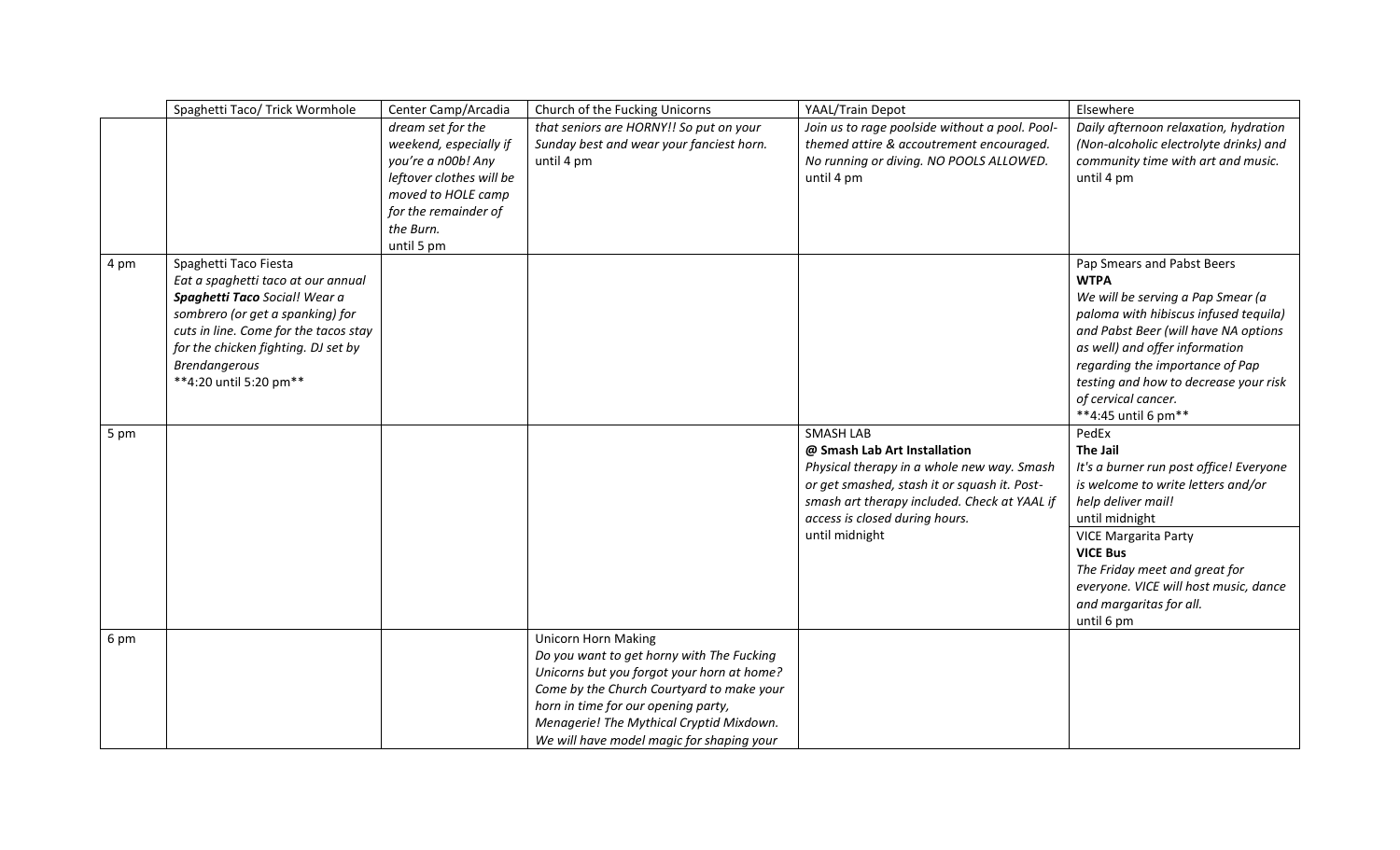| horn, metallic sparkle markers for<br>decorating, and elastic for wearing (while                             |  |
|--------------------------------------------------------------------------------------------------------------|--|
|                                                                                                              |  |
|                                                                                                              |  |
| supplies last)!                                                                                              |  |
| until 8 pm                                                                                                   |  |
| <b>Acoustic Performance</b><br>7 pm                                                                          |  |
| <b>TBD</b>                                                                                                   |  |
| Arcadia                                                                                                      |  |
| til 10 pm                                                                                                    |  |
| Kissing Booth!                                                                                               |  |
| You know what it is.                                                                                         |  |
| Camp Arcadia brings                                                                                          |  |
| back a classic.                                                                                              |  |
| <b>West porch of Arcadia</b>                                                                                 |  |
| No Sleep Hotel<br>8 pm                                                                                       |  |
| This hotel lobby checks you into the                                                                         |  |
| dream world from the waking world.                                                                           |  |
| **Sundown** (~8:30pm) until the                                                                              |  |
| guests and staff retire                                                                                      |  |
| Menagerie - The Mythical Cryptid Mixdown<br>Naughty Nights Burlesque (pt. 1)<br>DJ Voodo Daydream<br>9 pm    |  |
| Our raucous kickoff party to sunburn, inviting<br>Sunburn after dark! Calling all freaks,<br>@Spaghetti Taco |  |
| all to attend as their favorite mythical or<br>mavens, bois, and thems to shake a<br>until 11 pm             |  |
| cryptozoological creature to bring in the<br>tail feather, strip down, and show us                           |  |
| event with a night of bass/funk/techno<br>what you got! Email scheduling with                                |  |
| bio and music if you'd like to perform<br>until 2 am                                                         |  |
| in this X-rated variety show                                                                                 |  |
| <b>The Saloon</b>                                                                                            |  |
| until 10 pm                                                                                                  |  |
| Frick Frack Black Jack<br>2022 A Space Odyssey<br>$10 \text{ pm}$                                            |  |
| Trick Wormhole, the galaxy's<br><b>The Saloon</b>                                                            |  |
| premier cuddle lounge welcomes<br>til late                                                                   |  |
| you as we travel the universe.                                                                               |  |
| Relax in comfort with a glass of                                                                             |  |
| bubbly, showings of Barbarella and                                                                           |  |
| Heavy Metal, and ambient tunes.                                                                              |  |
| until 2 am                                                                                                   |  |
| Feral Jesus DJ set<br>$11 \text{ pm}$                                                                        |  |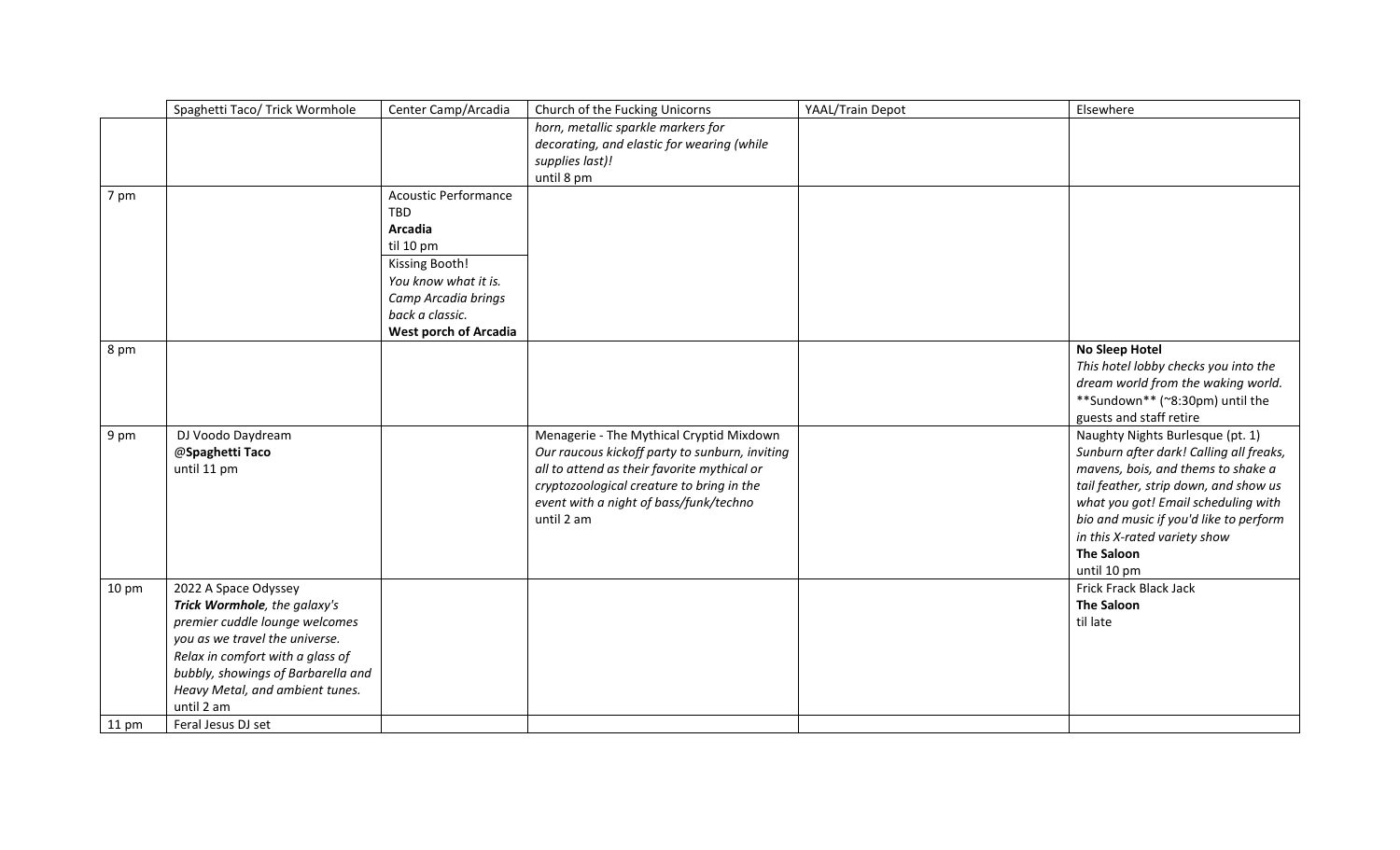| Trick Wormhole<br>Taco/<br>Spaghetti | Camp/Arcadia<br>Center | $\cdot$ $\cdot$<br>Church of the Fucking Unicorns | MAAL/Tru<br>.ın Depot | Elsewhere |
|--------------------------------------|------------------------|---------------------------------------------------|-----------------------|-----------|
| Spaghetti Taco                       |                        |                                                   |                       |           |

\*\* denotes off-hour time

Ongoing events: Sanctuary open tea 12-4 pm and late night harm reduction space 8 pm to 4 am (8pm to 8 am Saturday night/Sunday morning)

All weekend: BYOC and serve yourself hot coffee at Center Camp | Phone charging at HOLE Camp (open camping sector)

## SATURDAY 7/2

|          | Spaghetti Taco/ Trick                                                                                                                                                                                                                                                        | Center Camp/ Arcadia                                                                                                                                 | Church of the Fucking Unicorns                                                                                                                                                | Train Depot/Rozay All Day | Elsewhere |
|----------|------------------------------------------------------------------------------------------------------------------------------------------------------------------------------------------------------------------------------------------------------------------------------|------------------------------------------------------------------------------------------------------------------------------------------------------|-------------------------------------------------------------------------------------------------------------------------------------------------------------------------------|---------------------------|-----------|
|          | Wormhole                                                                                                                                                                                                                                                                     |                                                                                                                                                      |                                                                                                                                                                               |                           |           |
| 9<br>am  |                                                                                                                                                                                                                                                                              | Shaken Not Stirred<br>Cold brew coffee bar supplying Sunburners<br>with their daily caffeine fix. Cold brew<br>mixed drinks and chai.<br>until 12 pm |                                                                                                                                                                               |                           |           |
| 10<br>am | <b>MAGIC Card Game</b><br>Offered by NSB & TW at<br>Spaghetti Taco<br>Casual Magic with a stack<br>of random commons! Play<br>off the top! Play Shoebox<br>Magic! No need to bring<br>anything, we'll have the<br>cards. Welcome to bring<br>any if you like.<br>until 12 pm |                                                                                                                                                      |                                                                                                                                                                               |                           |           |
| 11<br>am |                                                                                                                                                                                                                                                                              |                                                                                                                                                      | Downward God<br>Do your bones hurt? Did you<br>have "too" good a time on your<br>first night of Sunburn? Then<br>come give your body the gift of<br>yoga surrounded by dulcet |                           |           |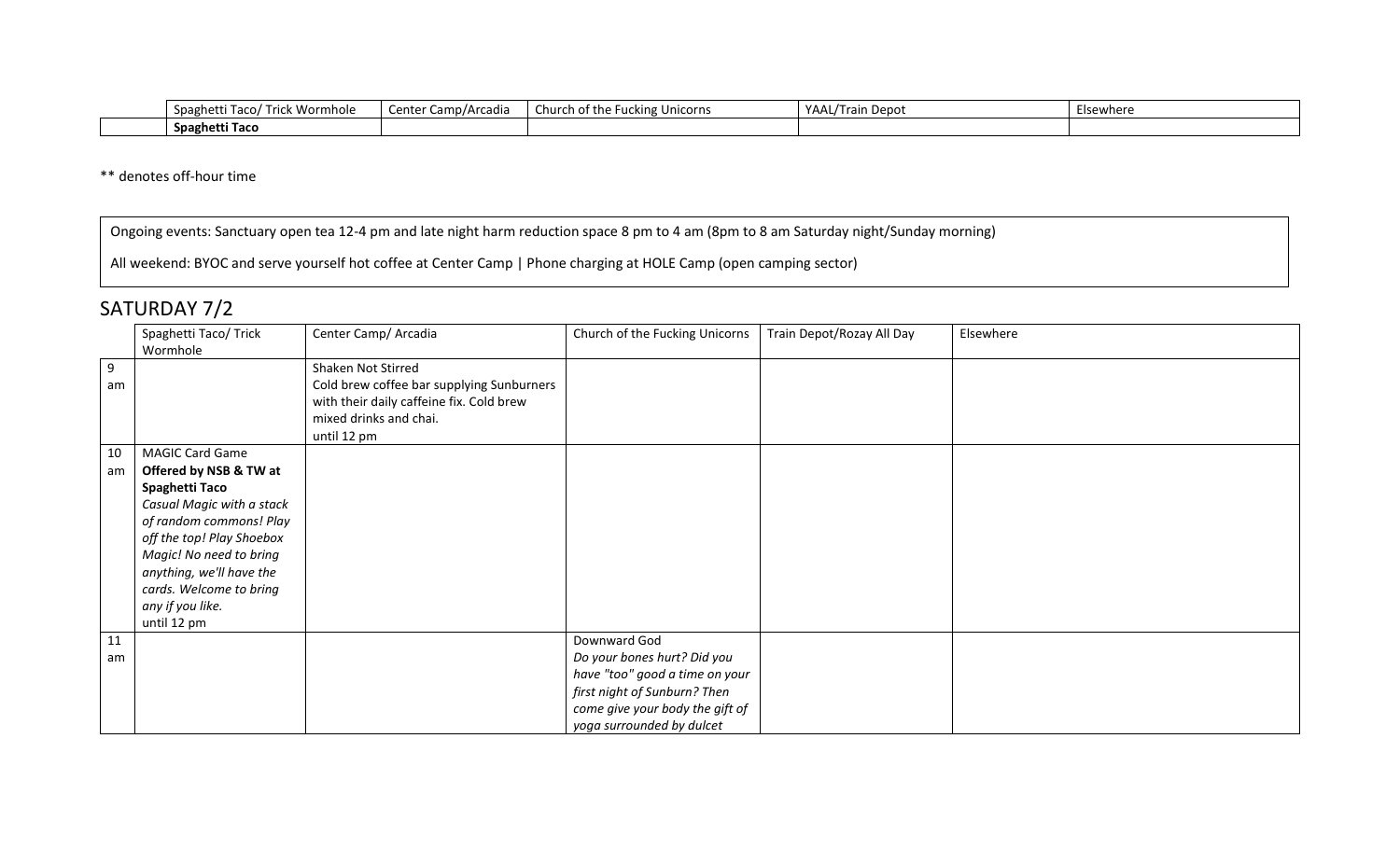|                | Spaghetti Taco/ Trick<br>Wormhole | Center Camp/ Arcadia                           | Church of the Fucking Unicorns | Train Depot/Rozay All Day         | Elsewhere                                                 |
|----------------|-----------------------------------|------------------------------------------------|--------------------------------|-----------------------------------|-----------------------------------------------------------|
|                |                                   |                                                |                                |                                   |                                                           |
|                |                                   |                                                | soundscapes, led by Diane.     |                                   |                                                           |
|                |                                   |                                                | People are encouraged to bring |                                   |                                                           |
|                |                                   |                                                | yoga mats, towels or blankets  |                                   |                                                           |
|                |                                   |                                                | to stretch on.                 |                                   |                                                           |
|                |                                   |                                                | until 12 pm                    |                                   |                                                           |
| 12             |                                   |                                                |                                | Movie Matinee                     | <b>SMASH LAB Early Rounds</b>                             |
| pm             |                                   |                                                |                                | <b>Train car at YAAL</b>          | @ Smash Lab Barn                                          |
|                |                                   |                                                |                                | Family friendly movie time in a   | See Friday event for more details. Early hours of getting |
|                |                                   |                                                |                                | shaded train car. Bring a         | smashed or smashing! Many choice ways to get your         |
|                |                                   |                                                |                                | hammock and your own              | smash on. Come by earlier in the burn to get in the know! |
|                |                                   |                                                |                                | snacks!                           | This session of Smash Lab will have a special emphasis on |
|                |                                   |                                                |                                | until 4 pm                        | live art.                                                 |
|                |                                   |                                                |                                |                                   | until 4 pm                                                |
| $\overline{2}$ |                                   |                                                |                                | Electrolyte Café                  | Vietnamese Iced Coffee Experience                         |
| pm             |                                   |                                                |                                | <b>Train Depot</b>                | <b>VICE Bus</b>                                           |
|                |                                   |                                                |                                | Daily afternoon relaxation,       | Enjoy refreshing Vietnamese Iced Coffee with a full       |
|                |                                   |                                                |                                | hydration (Non-alcoholic          | experience of music, Tarot Readings and a popular social  |
|                |                                   |                                                |                                | electrolyte drinks) and           | gathering.                                                |
|                |                                   |                                                |                                | community time with art and       | until 3 pm                                                |
|                |                                   |                                                |                                | music.                            |                                                           |
|                |                                   |                                                |                                | until 4 pm                        |                                                           |
| 4              |                                   | Whiskey Swap                                   |                                | Rozay All Day                     | Mad Hatter's High Tea                                     |
| pm             |                                   | Come bring a whiskey or bourbon you like       |                                | <b>DIScombobulation Station</b>   | <b>WTPA</b>                                               |
|                |                                   | or would like to try. I'll have some bottles I |                                | <b>Rozay All Day (Feed Store)</b> | A Mad Hatter's tea party for a mad world! Travel down the |
|                |                                   | like or would like to try. Let's swap shots!   |                                | Come get discombobulated!         | rabbit hole and join us for "high" tea, a wonderland of   |
|                |                                   | You could come away with a new favorite.       |                                | Don your pinkest pink, and        | CBD-infused drinks, hookah smoking, and sweets. Delve     |
|                |                                   | Don't forget your cup! LNT                     |                                | come play with us as our DJs      | into collegial or nonsensical conversation. Be courageous |
|                |                                   | until 5 pm                                     |                                | spin us out of sorts. Bar serving | but don't be an asshole or you may be accosted by a       |
|                |                                   |                                                |                                | Frozay, Rosé, and whatever        | hookah smoking caterpillar or confronted by the camp      |
|                |                                   |                                                |                                | else our discombobulated          | Cheshire cat.                                             |
|                |                                   |                                                |                                | brains feel like.                 | **3:32 until 5:13 pm**                                    |
|                |                                   |                                                |                                | until 7 pm                        |                                                           |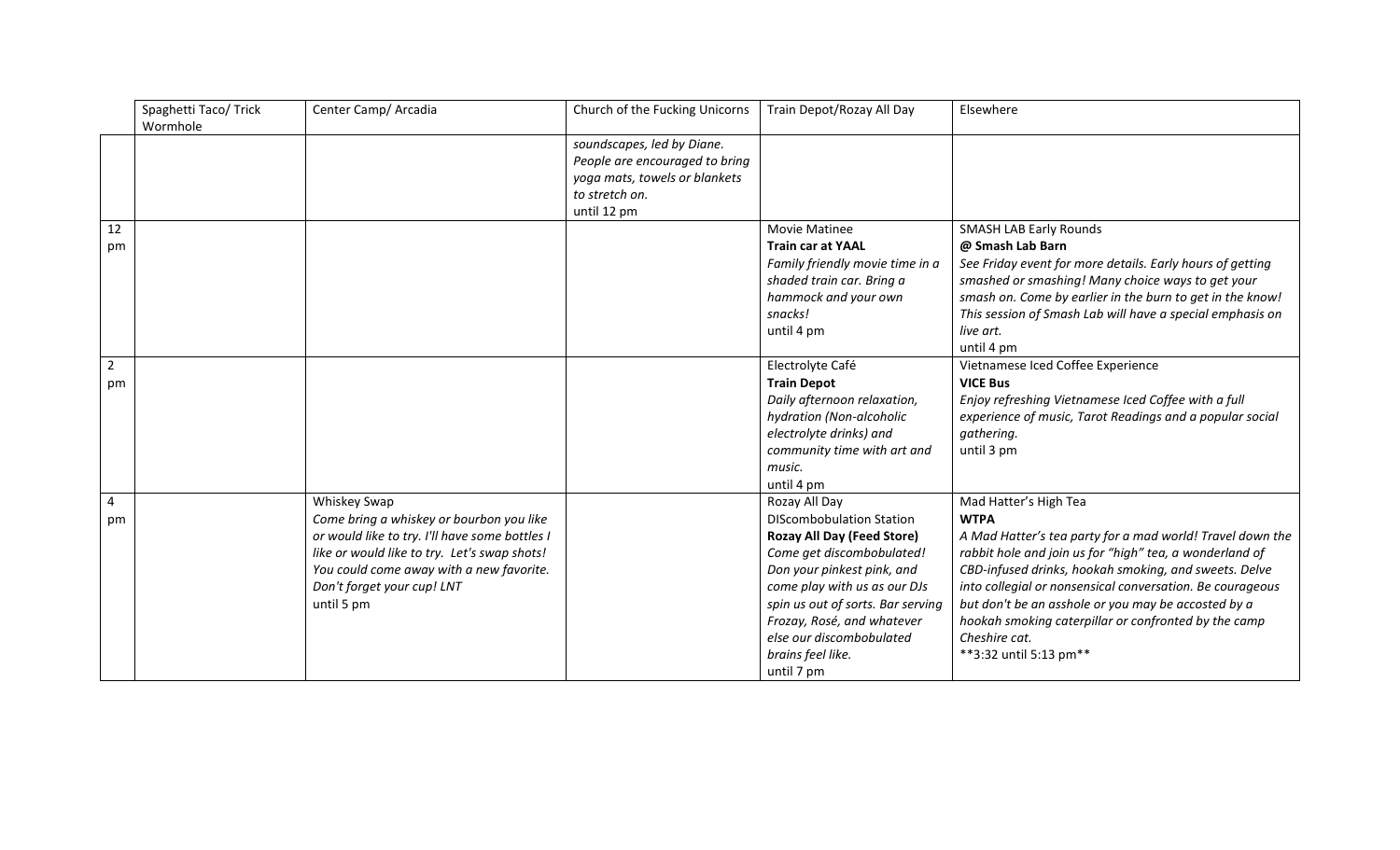|                | Spaghetti Taco/ Trick        | Center Camp/ Arcadia                          | Church of the Fucking Unicorns | Train Depot/Rozay All Day | Elsewhere                                                   |
|----------------|------------------------------|-----------------------------------------------|--------------------------------|---------------------------|-------------------------------------------------------------|
|                | Wormhole                     |                                               |                                |                           |                                                             |
| 5              |                              | Among the Evergreens & The Infinite           |                                |                           | PedEx                                                       |
| pm             |                              | Cosmos                                        |                                |                           | <b>The Jail</b>                                             |
|                |                              | <b>Arcadia</b>                                |                                |                           | It's a burner run post office! Everyone is welcome to write |
|                |                              | A holographic vision of a past long gone,     |                                |                           | letters and/or help deliver mail!                           |
|                |                              | and a shimmering future yet to come. The      |                                |                           | until midnight                                              |
|                |                              | soundwaves of the universe, the mighty        |                                |                           |                                                             |
|                |                              | rushing of rivers, birdsongs of the bounding  |                                |                           |                                                             |
|                |                              | and verdant groves from the wild forest.      |                                |                           |                                                             |
|                |                              | Steer your weary bones to the Arcadia         |                                |                           |                                                             |
|                |                              | Saloon and join us for an evening of magic,   |                                |                           |                                                             |
|                |                              | music, and virtual projection. The            |                                |                           |                                                             |
|                |                              | performance of a lifetime featuring the one   |                                |                           |                                                             |
|                |                              | and only Jonny Evergreen.                     |                                |                           |                                                             |
|                |                              | **4:30** until 5:30 pm                        |                                |                           |                                                             |
| 6              | Prom Fairytale Fantastic     | The Groove Selector w/ Trillbot               |                                |                           |                                                             |
| pm             | Spaghetti Taco               | <b>Arcadia</b>                                |                                |                           |                                                             |
|                | Here is your chance to be    | Influenced by hip hop, disco, soul, jazz, and |                                |                           |                                                             |
|                | the prince/ princess you are | electronic compositions - come feel the       |                                |                           |                                                             |
|                | deep down inside! ( cross    | groove and get baptized in the waves of       |                                |                           |                                                             |
|                | dressing encouraged)         | funk. Corrales' very own TrillBot will bring  |                                |                           |                                                             |
|                | until 8 pm                   | his musical creations to life on the Arcadia  |                                |                           |                                                             |
|                |                              | Saloon stage. Featuring live guitar, DJ       |                                |                           |                                                             |
|                |                              | decks, effects pedals and vocals. Lay back    |                                |                           |                                                             |
|                |                              | and enjoy the groove.                         |                                |                           |                                                             |
|                |                              | **5:30** until 6:30 pm                        |                                |                           |                                                             |
| $\overline{7}$ |                              | Nightshift - The Sunset Reverie - Live Tunes  |                                |                           |                                                             |
| pm             |                              | & Refreshments                                |                                |                           |                                                             |
|                |                              | <b>Arcadia</b>                                |                                |                           |                                                             |
|                |                              | Join us for a mystical serenade in Arcadia -  |                                |                           |                                                             |
|                |                              | Witness The Bellowing Horns of New            |                                |                           |                                                             |
|                |                              | Orleans, The Breakbeats from the East         |                                |                           |                                                             |
|                |                              | Coast, The Shimmering Stars of Corrales, a    |                                |                           |                                                             |
|                |                              | taste of The Endless Pines from the           |                                |                           |                                                             |
|                |                              | Evergreen State, and if you're lucky: live    |                                |                           |                                                             |
|                |                              | dance by none other than Valeria Ramon of     |                                |                           |                                                             |
|                |                              | the Emerald City! Point your sails toward     |                                |                           |                                                             |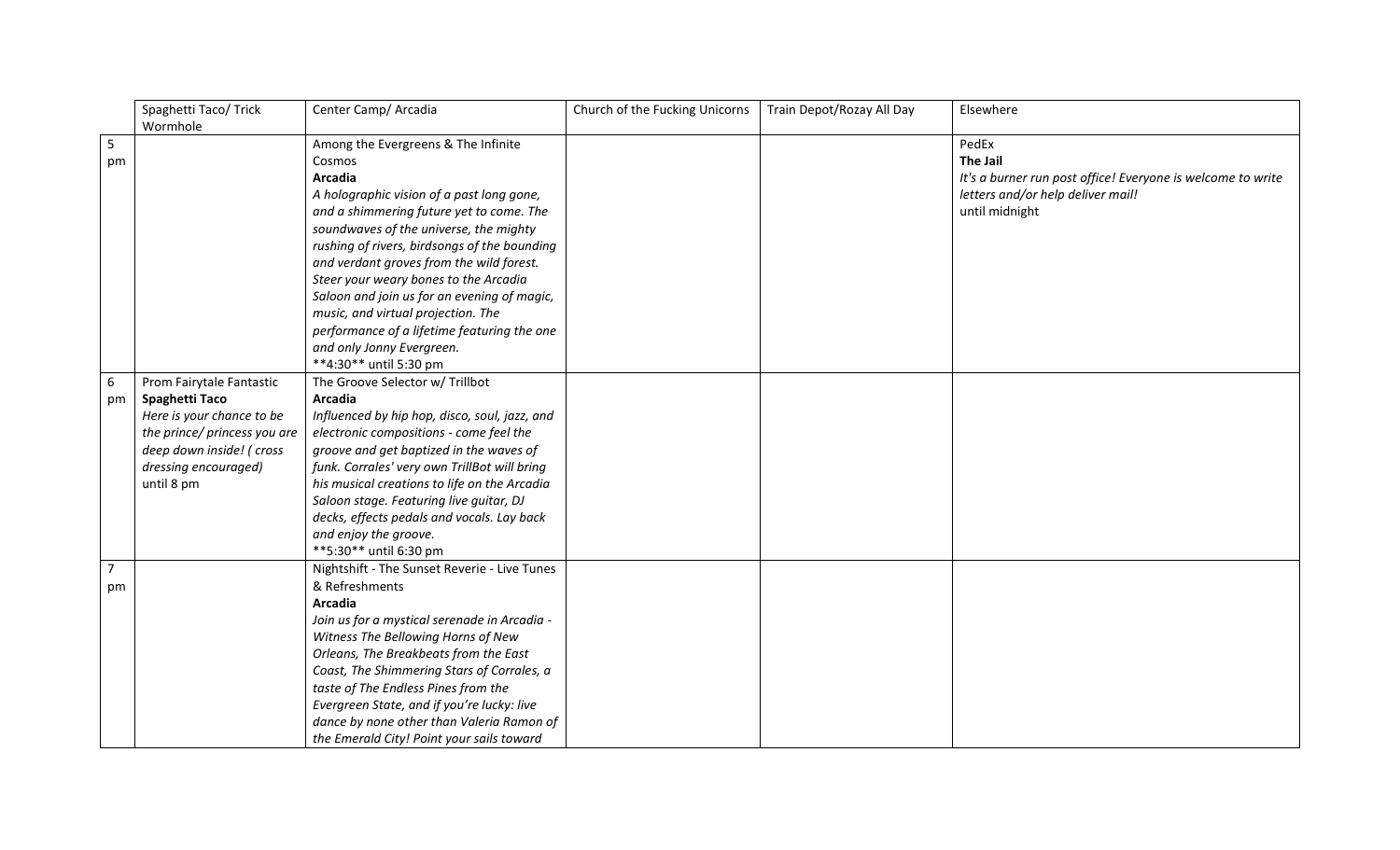|         | Spaghetti Taco/ Trick                                                                                                               | Center Camp/ Arcadia                                                                                          | Church of the Fucking Unicorns                                                                                                                                                                      | Train Depot/Rozay All Day                                                                                                          | Elsewhere                                                                                                                                                                                                                                                                                                                          |
|---------|-------------------------------------------------------------------------------------------------------------------------------------|---------------------------------------------------------------------------------------------------------------|-----------------------------------------------------------------------------------------------------------------------------------------------------------------------------------------------------|------------------------------------------------------------------------------------------------------------------------------------|------------------------------------------------------------------------------------------------------------------------------------------------------------------------------------------------------------------------------------------------------------------------------------------------------------------------------------|
|         | Wormhole                                                                                                                            | Arcadia and join us as the Tempest Winds<br>merge our fates. (Live Band &<br>Refreshments)<br>until 10 pm     |                                                                                                                                                                                                     |                                                                                                                                    |                                                                                                                                                                                                                                                                                                                                    |
|         |                                                                                                                                     | Kissing Booth!<br>You know what it is. Camp Arcadia brings<br>back a classic.<br><b>West porch of Arcadia</b> |                                                                                                                                                                                                     |                                                                                                                                    |                                                                                                                                                                                                                                                                                                                                    |
| 8       | Brendangerous Sunset at                                                                                                             |                                                                                                               |                                                                                                                                                                                                     |                                                                                                                                    | Hex Machina Ceremonious fire lighting                                                                                                                                                                                                                                                                                              |
| pm      | the Wormhole<br>Wormhole will be opening                                                                                            |                                                                                                               |                                                                                                                                                                                                     |                                                                                                                                    | Hex Machina, #8 on the map                                                                                                                                                                                                                                                                                                         |
|         | for the evening (and every<br>night), beginning with a set<br>by Brendangerous, for<br>whoever wants to take<br>their night trip to |                                                                                                               |                                                                                                                                                                                                     |                                                                                                                                    | Due to current SF country fire restrictions, in lieu of our<br>traditional effigy burn, join us for a<br>Saturday night sundown gathering at Hex Machina's<br>ceremonious fire lighting. An interactive sculpture for<br>providing solace.                                                                                         |
|         | Wormhole comfort.<br><b>Trick Wormhole</b><br>**8:15 **until 11 pm                                                                  |                                                                                                               |                                                                                                                                                                                                     |                                                                                                                                    | No Sleep Hotel<br>This hotel lobby checks you into the dream world from the<br>waking world.<br>**Sundown** (~8:30pm) until the guests and staff retire                                                                                                                                                                            |
| 9<br>pm | Mr. Anderson DJ set<br>Spaghetti Taco                                                                                               |                                                                                                               | <b>Black Mass Dance Party</b><br>dost thou wish to dance<br>deliciously? come dance your<br>soul away with us! dark techno<br>& darkwave DJs + custom<br>visuals, deep into the night<br>until 2 am | <b>SMASH LAB Sunset Edition</b><br>@ Smash Lab Barn<br>Bonus Round Smash Lab. Visit<br>us Friday to get in the know.<br>until 4 pm | Highlighter Barbie and Popsicle Princesa Work It Out Party,<br>followed by Naughty Nights Burlesque (pt. 2)<br>In case you missed the noise complaint causing show last<br>year, this year we are bringing you TWO striptease<br>delights! Enough to go around for everyone, and then<br>some.<br><b>The Saloon</b><br>until 10 pm |
| 10      | bRain's SBank Heist                                                                                                                 |                                                                                                               |                                                                                                                                                                                                     |                                                                                                                                    | Frick Frack Black Jack                                                                                                                                                                                                                                                                                                             |
| pm      | Get down with Dj Brain as                                                                                                           |                                                                                                               |                                                                                                                                                                                                     |                                                                                                                                    | <b>The Saloon</b>                                                                                                                                                                                                                                                                                                                  |
|         | he takes over Spaghetti                                                                                                             |                                                                                                               |                                                                                                                                                                                                     |                                                                                                                                    | til late                                                                                                                                                                                                                                                                                                                           |
|         | Taco's Stage.<br>until 12 am                                                                                                        |                                                                                                               |                                                                                                                                                                                                     |                                                                                                                                    |                                                                                                                                                                                                                                                                                                                                    |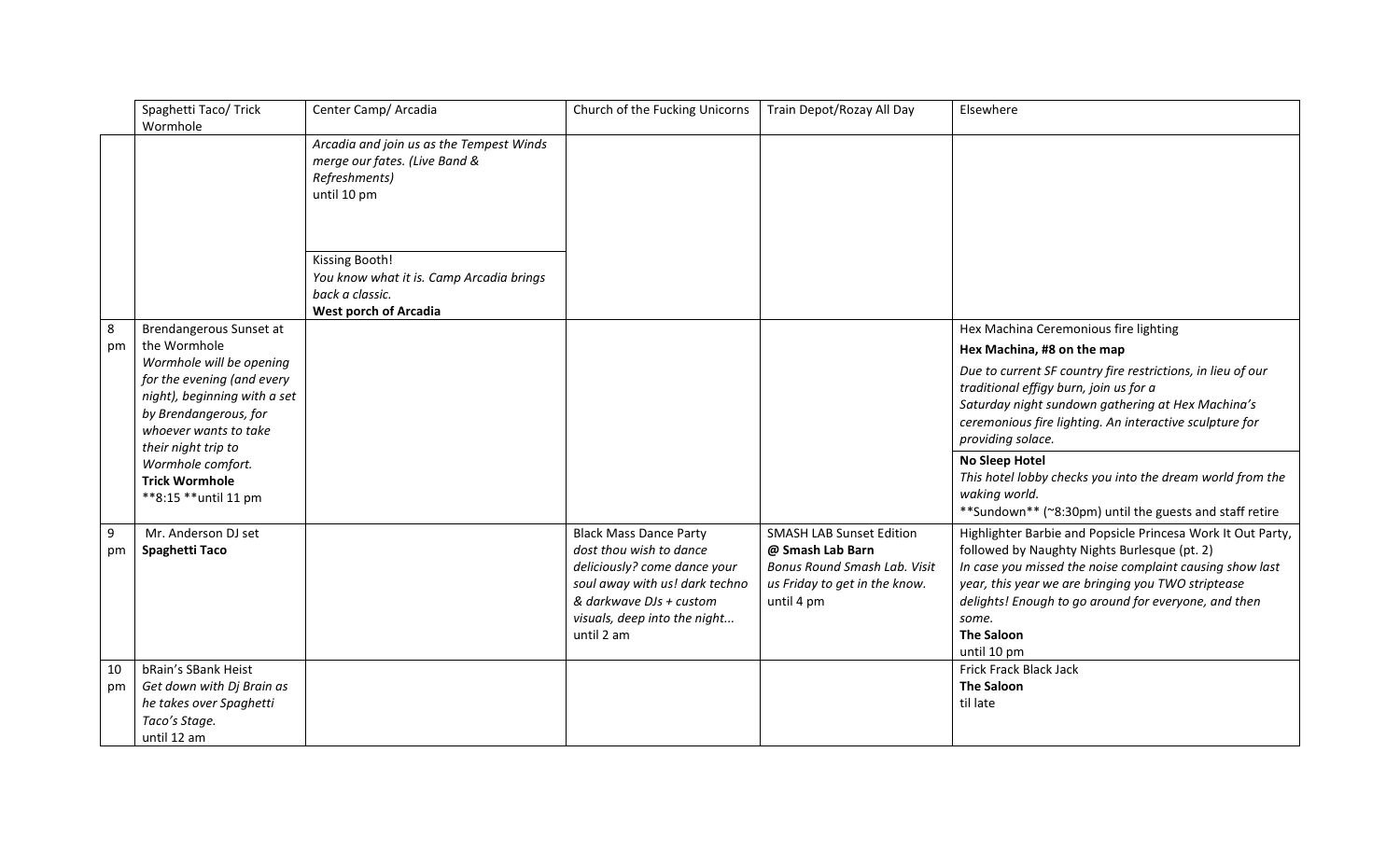|                | Spaghetti Taco/ Trick<br>Wormhole | Center Camp/ Arcadia | Church of the Fucking Unicorns    | Train Depot/Rozay All Day | Elsewhere |
|----------------|-----------------------------------|----------------------|-----------------------------------|---------------------------|-----------|
| 11             | Napkin Math DJ set                |                      |                                   |                           |           |
| pm             | Spaghetti Taco                    |                      |                                   |                           |           |
| 12             |                                   |                      | Rammin your Ramen                 |                           |           |
| am             |                                   |                      | We will be feeding the masses     |                           |           |
|                |                                   |                      | with only the best Ramen in       |                           |           |
|                |                                   |                      | town - bring utensils and         |                           |           |
|                |                                   |                      | vessels to be served to warm      |                           |           |
|                |                                   |                      | you up for that night out (starts |                           |           |
|                |                                   |                      | just after Saturday Night into    |                           |           |
|                |                                   |                      | Sunday).                          |                           |           |
|                |                                   |                      | until 1:30 am                     |                           |           |
| $\mathbf{1}$   | bRain's Bank Heist Late-          |                      |                                   |                           |           |
| am             | night                             |                      |                                   |                           |           |
|                | Spaghetti Taco                    |                      |                                   |                           |           |
| $\overline{2}$ |                                   |                      | Creature Hour                     |                           |           |
| am             |                                   |                      | Live ambient soundscapes          |                           |           |
|                |                                   |                      | until 3 am                        |                           |           |

\*\* denotes off-hour time

Ongoing events: Sanctuary open tea 12-4 pm and late night harm reduction space 8 pm to 4 am (8pm to 8 am Saturday night/Sunday morning)

All weekend: BYOC and serve yourself hot coffee at Center Camp | Phone charging and costume shopping at HOLE Camp (open camping sector)

## SUNDAY 7/3

|    | Spaghetti Taco/ Trick Wormhole                       | Church of the Fucking Unicorns | <b>Train Depot</b> | Elsewhere |
|----|------------------------------------------------------|--------------------------------|--------------------|-----------|
|    | Shaken Not Stirred                                   |                                |                    |           |
| am | Trick Wormnole                                       |                                |                    |           |
|    | Cold brew coffee bar supplying Sunburners with their |                                |                    |           |
|    | daily caffeine fix. Cold brew mixed drinks and chai. |                                |                    |           |
|    | until 12 pm                                          |                                |                    |           |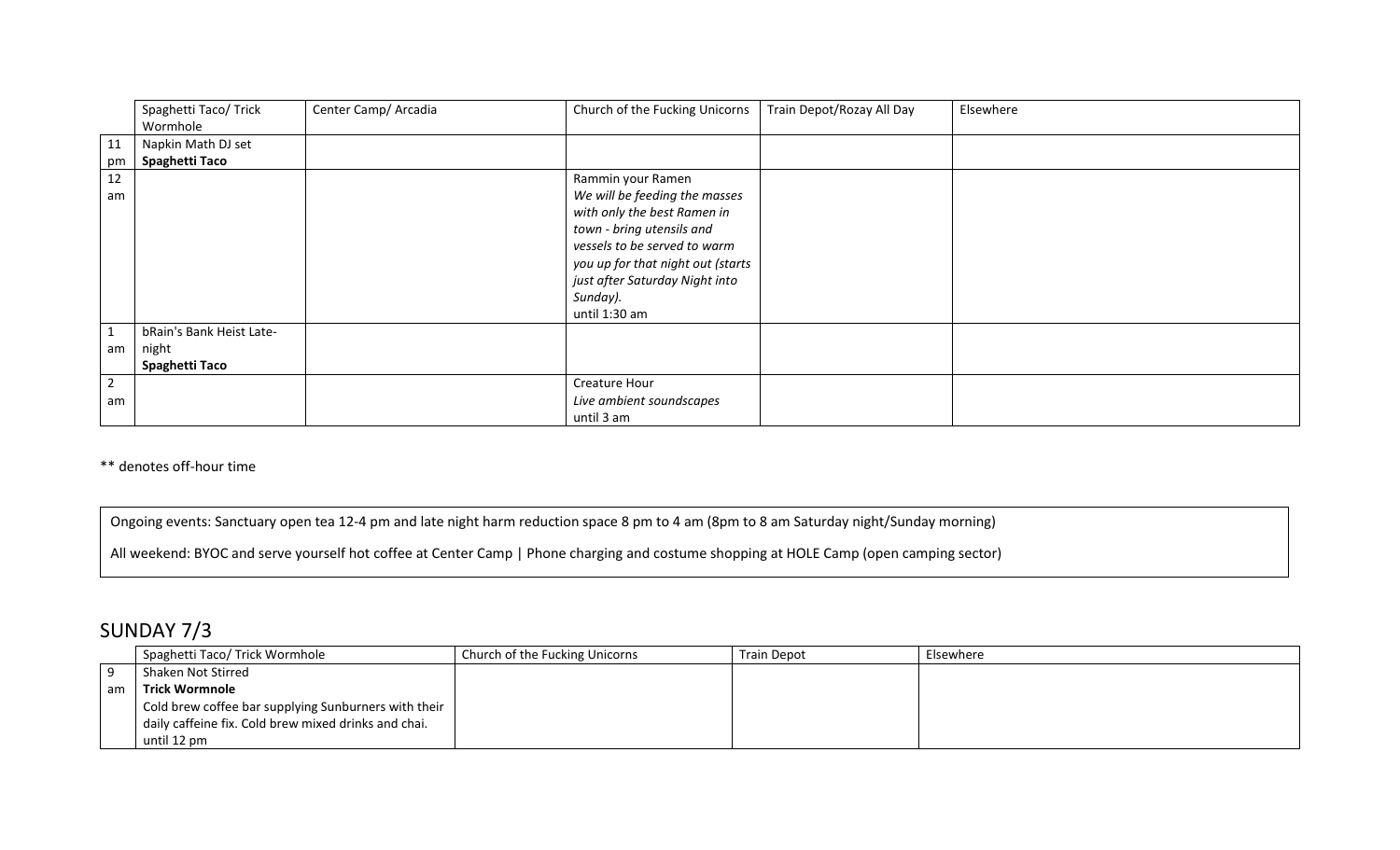|    | Spaghetti Taco/ Trick Wormhole                          | Church of the Fucking Unicorns                                                              | <b>Train Depot</b>            | Elsewhere                                                         |
|----|---------------------------------------------------------|---------------------------------------------------------------------------------------------|-------------------------------|-------------------------------------------------------------------|
| 10 | Raunchmoninov & Spank-cake Confessional                 |                                                                                             |                               |                                                                   |
| am | HOLE & WormHole unite                                   |                                                                                             |                               |                                                                   |
|    | Come eat 'cakes and confess your sins for some          |                                                                                             |                               |                                                                   |
|    | spanks as penance. The Trick Worm Hole goes down-       |                                                                                             |                               |                                                                   |
|    | tempo - but high-brow - as we amuse ourselves to        |                                                                                             |                               |                                                                   |
|    | classical music in our finest lingerie. Bring your most |                                                                                             |                               |                                                                   |
|    | unabashedly audacious undergarments and come            |                                                                                             |                               |                                                                   |
|    | ready for libations, croquet, and highfalutin           |                                                                                             |                               |                                                                   |
|    | conversation.                                           |                                                                                             |                               |                                                                   |
|    | until 12 pm                                             |                                                                                             |                               |                                                                   |
| 11 |                                                         | Pink Pancake Brunch                                                                         |                               |                                                                   |
| am |                                                         | The Fucking Unicorns invite you to don your<br>pink outfits (or borrow from us) and come to |                               |                                                                   |
|    |                                                         | the Church courtyard for mimosas, pancakes                                                  |                               |                                                                   |
|    |                                                         | and real maple syrup, and bacon (of course).                                                |                               |                                                                   |
|    |                                                         | We will have Bocci Ball and Unstable                                                        |                               |                                                                   |
|    |                                                         | Unicorns, as well as a unicorn or two spinning                                              |                               |                                                                   |
|    |                                                         | some tunes to get your tails shaking.                                                       |                               |                                                                   |
|    |                                                         | until 3 pm                                                                                  |                               |                                                                   |
| 12 |                                                         |                                                                                             | High Noon D & D               |                                                                   |
| pm |                                                         |                                                                                             | <b>Train Depot</b>            |                                                                   |
|    |                                                         |                                                                                             | Pop-up Dungeons and           |                                                                   |
|    |                                                         |                                                                                             | Dragons campaign with         |                                                                   |
|    |                                                         |                                                                                             | Dungeon Master Blaz.          |                                                                   |
|    |                                                         |                                                                                             | Character options provided    |                                                                   |
|    |                                                         |                                                                                             | for this one time game or     |                                                                   |
|    |                                                         |                                                                                             | bring your own! Kid and Adult |                                                                   |
|    |                                                         |                                                                                             | Friendly.                     |                                                                   |
| 1  |                                                         |                                                                                             | until 4 pm                    | Let's talk about Intersectionality and privilege                  |
| pm |                                                         |                                                                                             |                               | <b>Rozay All Day (Feed Store)</b>                                 |
|    |                                                         |                                                                                             |                               | Join Lola La Bruja in a discussion about race, class, gender, and |
|    |                                                         |                                                                                             |                               | how we can leverage our positions of privilege and power to help  |
|    |                                                         |                                                                                             |                               | create equitable spaces for others.                               |
|    |                                                         |                                                                                             |                               | until 2 pm                                                        |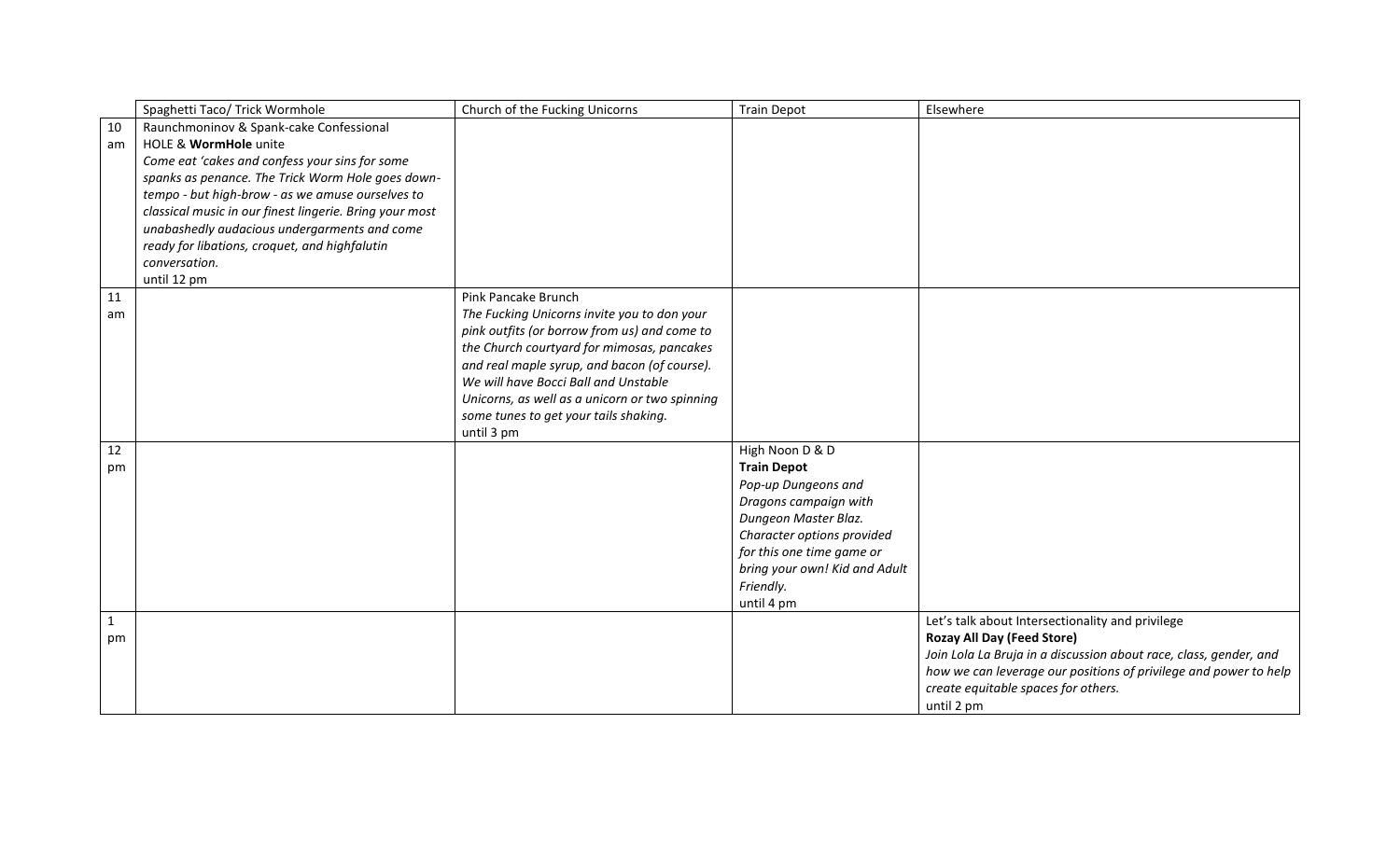|                | Spaghetti Taco/ Trick Wormhole | Church of the Fucking Unicorns | <b>Train Depot</b>          | Elsewhere                                                                                                                 |
|----------------|--------------------------------|--------------------------------|-----------------------------|---------------------------------------------------------------------------------------------------------------------------|
| $\overline{2}$ |                                |                                | Electrolyte Café            | Rozay All Day REcombobulation Station                                                                                     |
| pm             |                                |                                | <b>Train Depot</b>          | <b>Rozay All Day (Feed Store)</b>                                                                                         |
|                |                                |                                | Daily afternoon relaxation, | Had all the fun? Mosey on through our REcombobulation                                                                     |
|                |                                |                                | hydration (Non-alcoholic    | Station. Kick up your heels; lay yourself down. Hydrate and chill.                                                        |
|                |                                |                                | electrolyte drinks) and     | Daydrink and dance. Get misted, body buffed, and complimented                                                             |
|                |                                |                                | community time with art and | on your good human skills. Get served; get swerved. Bring your                                                            |
|                |                                |                                | music.                      | cup & rainbow gear. Cheers!.                                                                                              |
|                |                                |                                | until 4 pm                  | until 5 pm                                                                                                                |
|                |                                |                                |                             |                                                                                                                           |
|                |                                |                                |                             |                                                                                                                           |
|                |                                |                                |                             |                                                                                                                           |
|                |                                |                                |                             |                                                                                                                           |
| $\mathbf{3}$   |                                |                                |                             | Rainbow Pride Parade                                                                                                      |
| pm             |                                |                                |                             | <b>VICE Bus</b>                                                                                                           |
|                |                                |                                |                             | A celebration parade of Rainbow Pride Unity for All; starting at                                                          |
|                |                                |                                |                             | the VICE Bus and proceeding through town.                                                                                 |
|                |                                |                                |                             | until 4 pm                                                                                                                |
| $5\phantom{.}$ |                                |                                |                             | <b>Emerald City Showcase: POZE</b><br>Arcadia                                                                             |
| pm             |                                |                                |                             |                                                                                                                           |
|                |                                |                                |                             | A voice as tender as the longing between two hearts and a<br>thousand miles. Fingers as fast as the old Quickdraw outlaws |
|                |                                |                                |                             | that used to roam around these parts. Eyes forever scanning the                                                           |
|                |                                |                                |                             | crimson horizon for those speckles of stardust that set fire to                                                           |
|                |                                |                                |                             | their golden heart all those years ago. Come witness the blaze &                                                          |
|                |                                |                                |                             | the glory and hang your hat awhile, pardner. Capture those                                                                |
|                |                                |                                |                             | ephemeral sights and sounds with us.                                                                                      |
|                |                                |                                |                             | until 6 pm                                                                                                                |
| 6              | HP Dubkraft DJ set             |                                |                             |                                                                                                                           |
| pm             | Spaghetti Taco                 |                                |                             |                                                                                                                           |
| $\overline{7}$ |                                |                                |                             | Nada Rosa ~ Igniting the Psychedelic Cosmic Soul - Live Music,                                                            |
| pm             |                                |                                |                             | Dance + Projection Art                                                                                                    |
|                |                                |                                |                             | <b>Arcadia</b>                                                                                                            |
|                |                                |                                |                             | Seattle darlings Nada Rosa will be bringing you an explosion of                                                           |
|                |                                |                                |                             | surf-tinged cosmic soul with a dash of latin rhythm and                                                                   |
|                |                                |                                |                             | improvised dance by none other than Valeria Ramon of the                                                                  |
|                |                                |                                |                             | Emerald City. Take a spin around the hardwood dancefloor of                                                               |
|                |                                |                                |                             | Arcadia and enjoy our special boozy potion Tequila Dreamsss as                                                            |